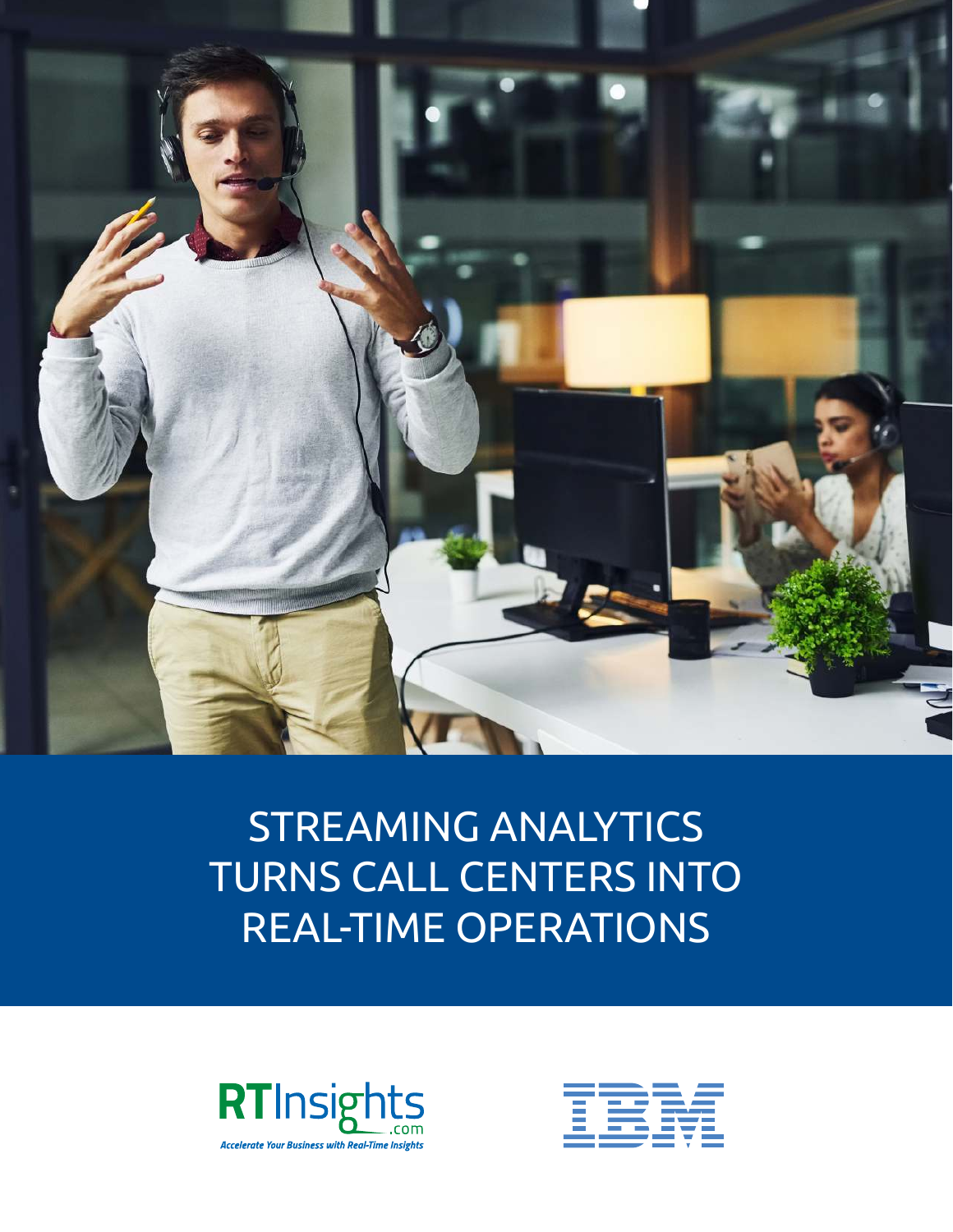### TABLE OF CONTENTS

| Chapter 1:                                                                |
|---------------------------------------------------------------------------|
|                                                                           |
| Chapter 2:                                                                |
| Chapter 3:                                                                |
| Streaming Empowers a Major Telecom Provider's High-Volume Call Centers  7 |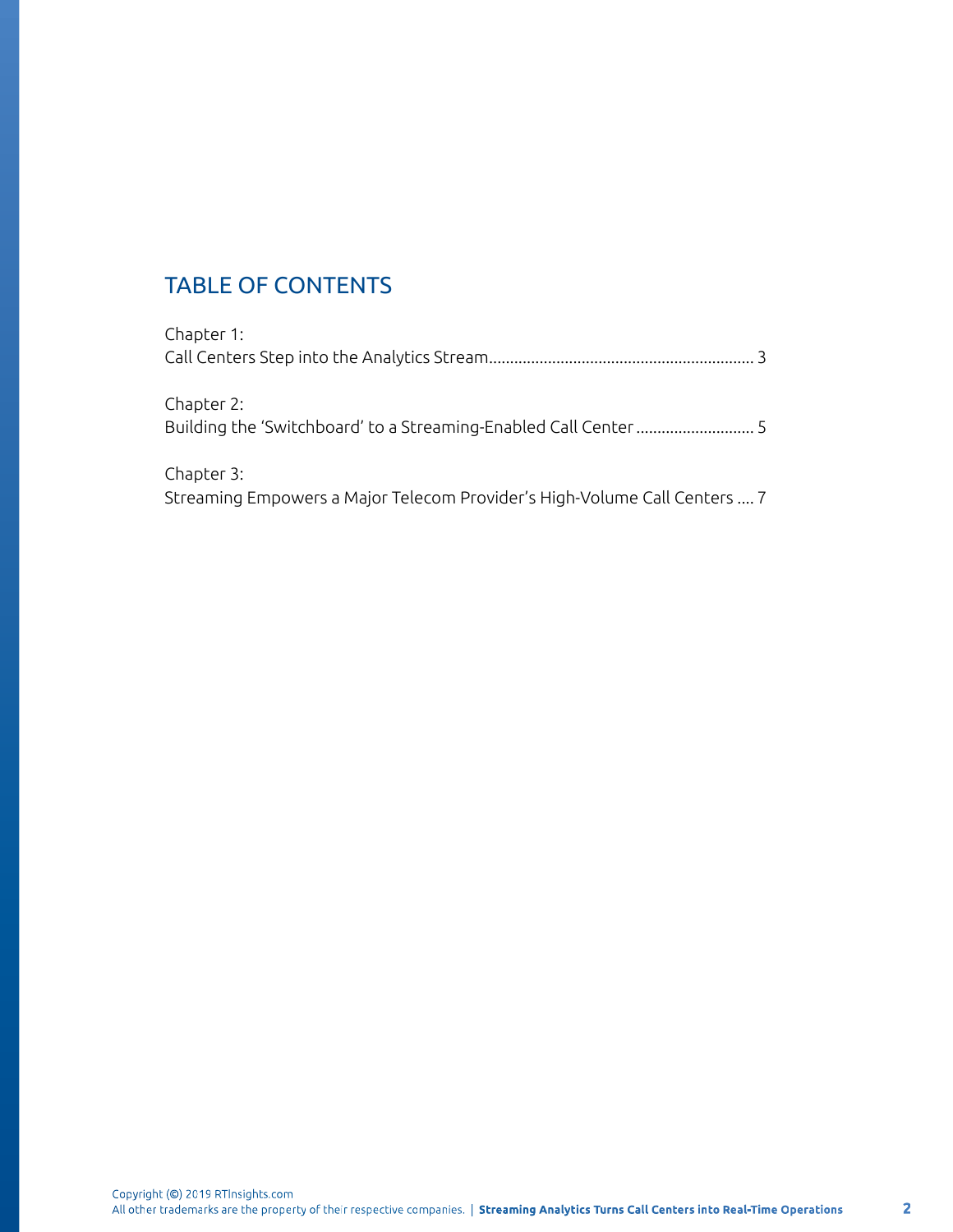## Chapter 1: Call Centers Step into the Analytics Stream

Today's consumers demand experiences that are both instantaneous and personalized. To provide that level of service, call centers and customer service representatives (CSRs) must be able to quickly respond with information about the customer in question. Organizations have been collecting and storing relevant data about their customers for years, but many perform analysis only after a call. Though that approach has benefits, including improved agent training and websites, the optimal approach is to perform the analysis while the rep is interacting with the customer.

Add to that an increasing reliance on mobile and web applications that can serve every need. Why would consumers bother with a phone call when they can self-serve themselves out of dozens of common problems with their troublesome product or service? The threat of higher volumes, longer waits, and more unsatisfied customers looms, but smart organizations are getting ready for a big move into real-time analytics.

This technology is making call centers relevant again.

In the past, organizations relied almost exclusively on collecting vast quantities of data about their customers, often in aggregate, to gather actionable insights. For example, a call center might combine information about the nature of their customers' calls, which would allow them to understand not only which problems are the most common, but also which take the most time to resolve, along with which resolutions produce the highest (or lowest) customer satisfaction.

These days, batch analytics systems include highly sophisticated and computationally intensive artificial intelligence (AI) and machine learning (ML) algorithms. These insights are often critical to an organization's efforts to become more efficient and effective, but they don't help a given customer during his or her interaction—they help only after the fact. Call center organizations have always desired ways to assist their customers in real time, but the technology needed to enable that had been inaccessible. **Call center organizations have always desired ways to assist their customers in real time, but the technology needed to enable that had been inaccessible.**

Enter **streaming analytics**, which allows organizations to ingest and process audio data during an ongoing call. The ability to perform speech-to-text conversion in real time creates new opportunities to correlate the call's context with an omnichannel view of the customer or apply AI/ML models in a matter of seconds.

Let's say a customer calls because she's having trouble updating her smartphone's operating system. The speech-to-text conversion capability recognizes a few key words, such as "iPhone" and "update," and immediately sends the CSR information about upgrade procedures and troubleshooting. The speech data is also correlated with the customer's account, which notifies the CSR that the customer is qualified for an upgraded phone. This empowers the rep to not only help the customer with her current issue, but also upsell her on a new smartphone with the update preinstalled.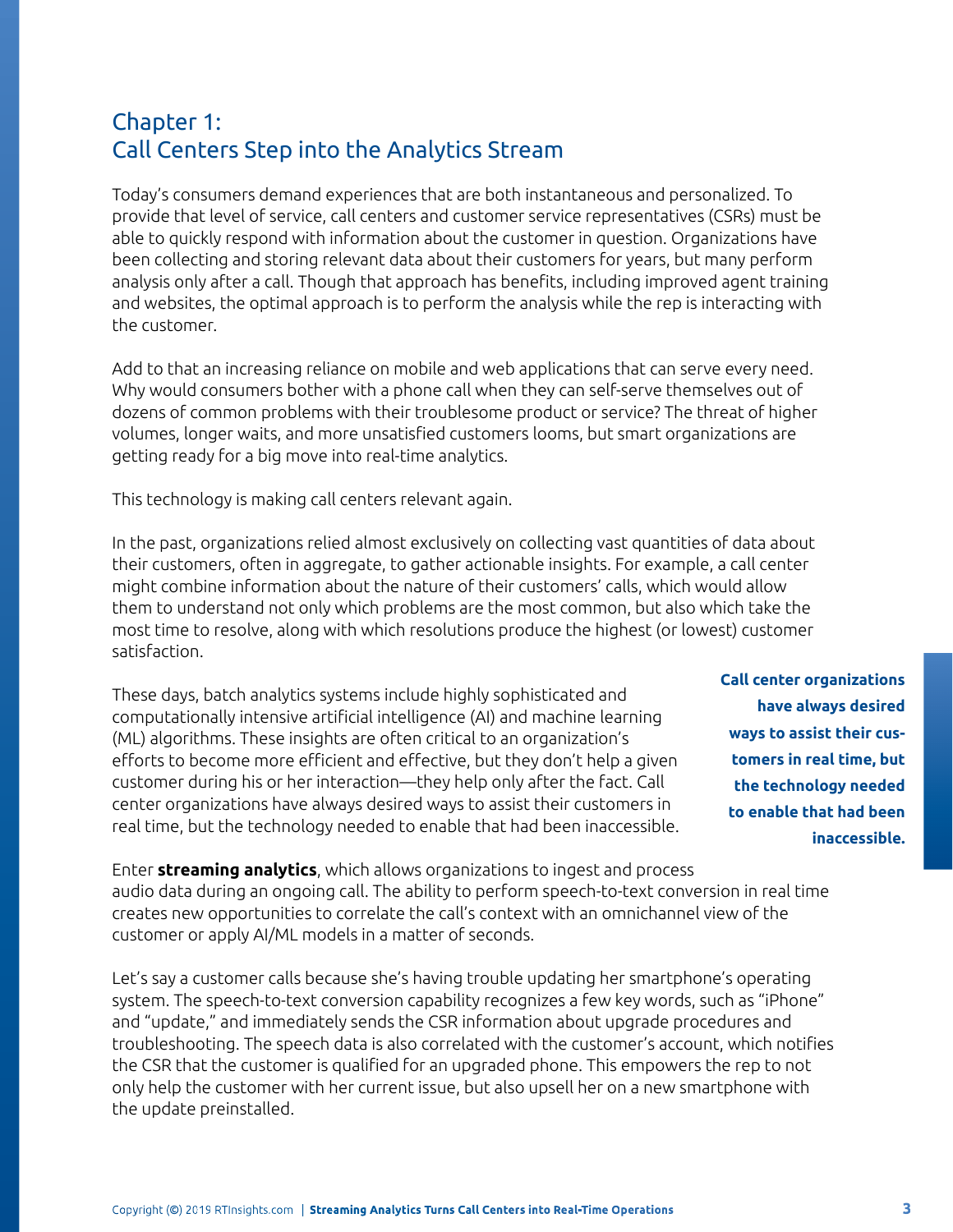# **Streaming Analytics at a Glance**



- Preventative maintenance on mission-critical equipment
- Analysis of a website visitor's pathway to conversion or checkout
- $\triangleright$  Cybersecurity detection and prevention

Source: [Global Streaming Analytics Market – Growth, Trend and Forecasts \(2018 - 2023\),](https://www.researchandmarkets.com/research/kn4bsz/global_streaming) Research and Markets, July 2018

Streaming analytics separates itself from batch analytics by time—namely, a focus on real-time and instantaneous results. A combination of new technologies, faster computers, and more sophisticated data science has enabled this new generation of streaming analytics. More sophisticated data lakes allow organizations to not only store more data than ever before, but also to enable them to ingest, cleanse, prepare, and govern both structured and unstructured data on easy-to-use cloud platforms. Quicker networks enable decentralized and non-siloed data storage frameworks, and streaming analytics shortens the time gap between the collection of raw data and the delivery of insights.

In the past, organizations would need to invest in substantial infrastructure to access the power of streaming analytics. Now that more analytics providers are offering streaming analytics in a Software-as-a-Service (SaaS) model, organizations can pay by the hour or by the month to ingest their data and gain actionable insights in real time.

Modern call centers are enormously complex organizations, given the sheer number of employees, the volume of calls handled daily, and a constant drive to offer better service in less time. Call centers without streaming analytics capabilities struggle primarily with sentiment, complexity, and cost, which we'll cover in the following chapter. Even organizations that have implemented the technology are looking for more practical insights that can be cross-referenced against other information they have about a given customer.

With streaming analytics, organizations are beginning to ask: What if? What if we could analyze customer sentiment in real time based on speech-to-text analysis? What if we could calculate the lifetime value of our customers? What if we could improve customer satisfaction, while also increasing the productivity and morale of our employees? In the past, these opportunities might have been impossible, but this is the empowered era of streaming analytics.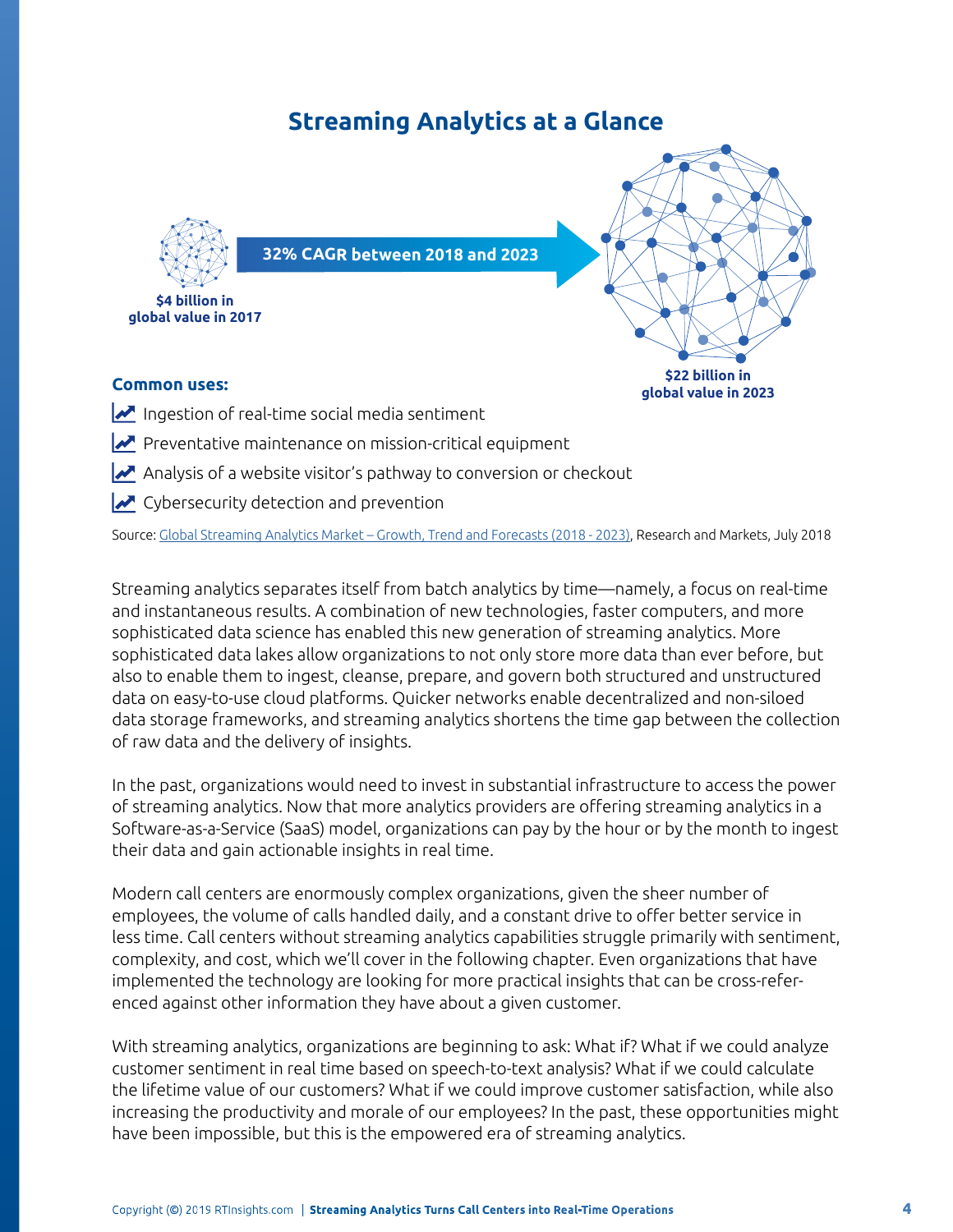## Chapter 2: Building the 'Switchboard' to a Streaming-Enabled Call Center

When a customer dials a company's support line, the experience with that vendor's product is already less than ideal. A call center's primary purpose is to mitigate that poor experience, offer a resolution, and turn frustration into satisfaction. The last thing the customer wants to do is explain the problem in great detail, but that's precisely what a CSR needs to hear to figure out the problem and offer a solution.

Call centers are forced into a defensive mode from the moment a call begins, which is the first of many hurdles they need to clear. Without improvements in tooling and technology for call centers and their employees, organizations continue to struggle with **sentiment, complexity,** and **cost**.



#### The Present: Batch Only and Siloed

The most challenging job a CSR faces—dozens of times per shift—is to be able to understand the customer's **sentiment** over the phone. Every CSR wants customers to end their call feeling satisfied with the solution rather than annoyed or frustrated, but determining how to achieve that outcome is often left to guesswork.

However, call centers can't eliminate **complexity** and optimize their processes effectively if they don't know how customers are feeling during any given moment of the experience especially given that today's consumers demand a "one-stop-shop" experience for resolving their problems.

The inability to understand sentiment and reduce complexity adds cost to each call. Every minute of interaction is an expense, as is every hand-off between CSRs on different support tiers. When employees can't increase their productivity while handling calls and other duties, call center organizations are forced to spend more on payroll. When morale drops, HR must spend more on onboarding, while also dealing with high turnover rates.

All this adds up to an unsustainable, consumer-unfriendly business model.

One critical issue is that a call center's streaming analytics needs are different from most of an organization's other uses for streaming: A call center needs to process voice, text, and video; engage in social media sentiment analysis; and more—all in real time. Call centers have access to a plethora of data about customers, but they often can't access it fast enough or correlate it with other critical information.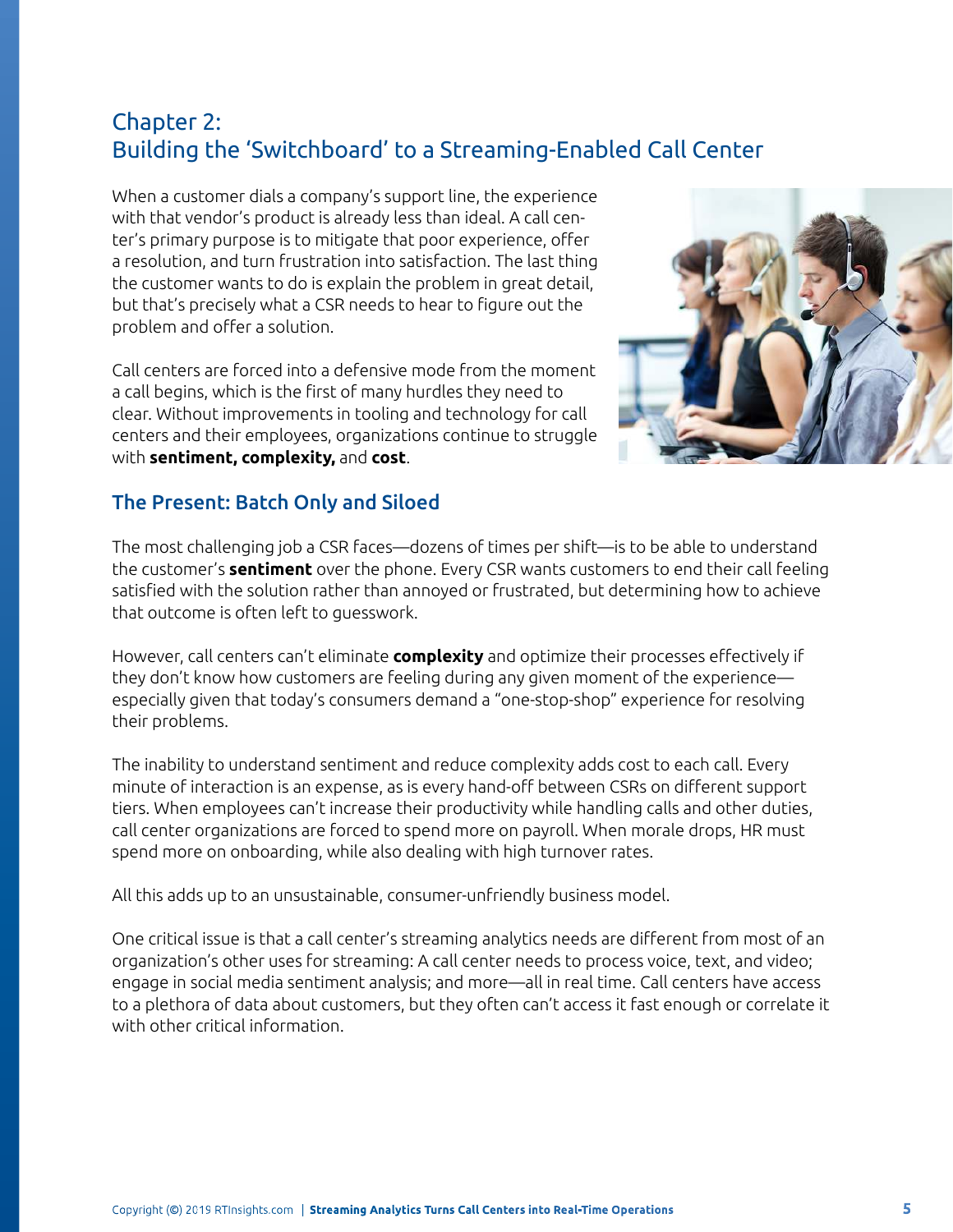# **Pain Points of a Call Center**

#### For call centers to perform at their best, they need these capabilities:



**Scalability** to withstand enormous, unexpected volumes of calls



**Instant response times** to ensure customers receive potential solutions as quickly as possible

**Low latency** to move customers from problem to solution with little friction and without requiring hand-offs to other agents or support tiers



**Speech-to-text technology** to ensure that ongoing calls can be analyzed during the duration of the call, not after the fact



**AI/cognitive capabilities** that give call center operators the ability to understand sentiment and context in real time



**An omnichannel view** of the customer that enables CSRs to understand not only the current issue, but also the consumer's entire experience with the organization as a whole

#### The Future: Real-Time and Comprehensive Operations

A streaming-enabled call center presents a very different picture. A customer's first choice is often to try out the self-service options, which are more effective due to analytics-based optimizations from the streaming service. If the customer still needs to contact the call center for personalized help, the CSR can answer the call with existing context regarding the problem.

As the call continues, the streaming analytics platform can update the representative with new insights by correlating the context of the request with other relevant information from the account, such as the customer's last purchase, previous service requests, key demographics, and other data. A cognitive assistant personalizes these options for a given customer and offers them to the CSR.

The CSR can see an analysis of the customer's sentiment at any given moment, helping to guide both the advice they offer and how they offer it.

But streaming analytics in the call center involves more than performing speech-to-text and analyzing the ongoing conversation. Streaming enables call centers to identify repeat callers and categorize calls in real time, which also creates the ability to recognize patterns, such as where many customers are calling from or the topics many of them are interested in. An increase in calls from a specific region could signal a localized service outage, for example, which can effectively guide the CSR's dialogue.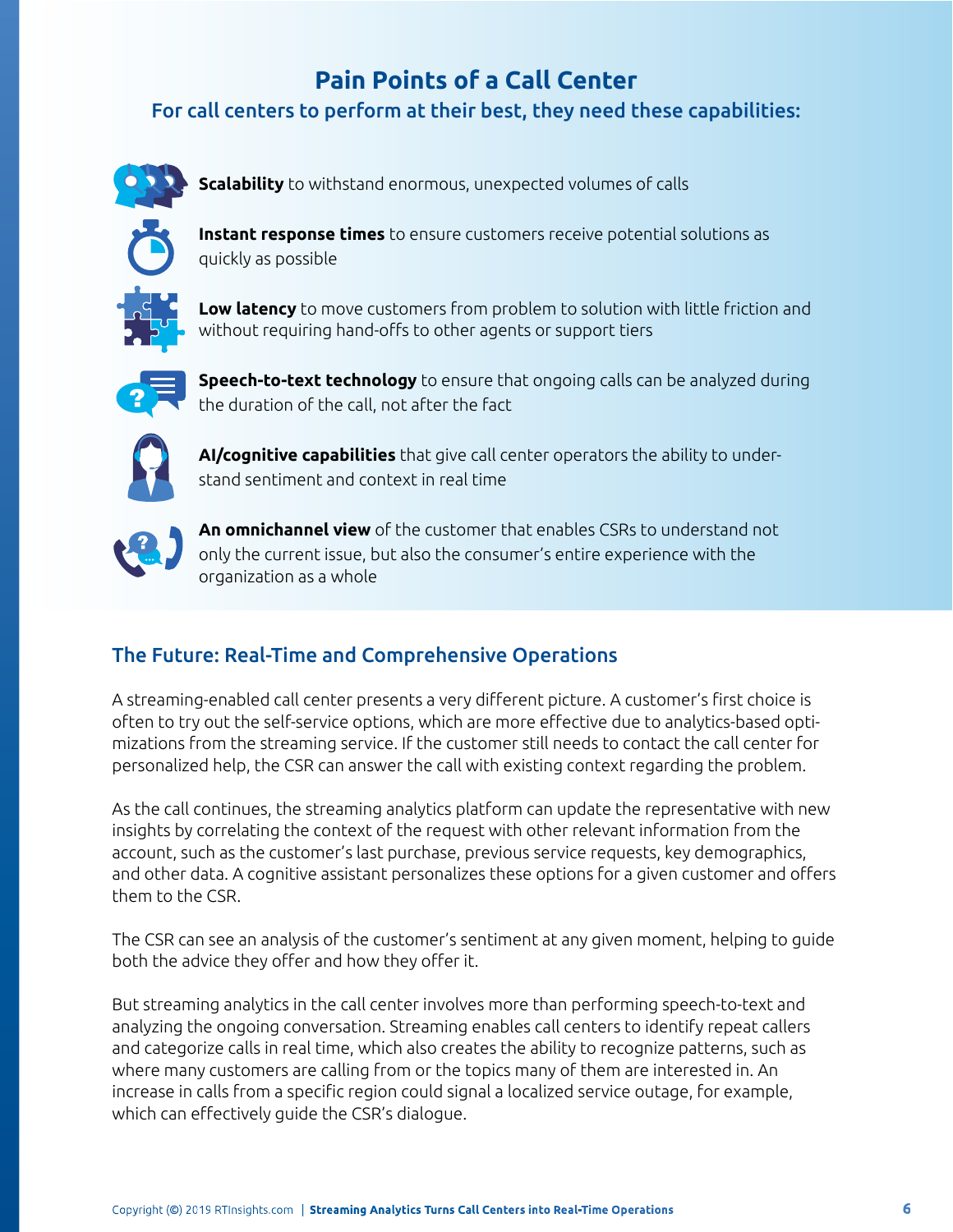# **The Many Goals of an Optimized Call Center**



## Chapter 3: Streaming Empowers Telecom Provider's High-Volume Call Centers

A major mobile telecom provider with over 100 million customers (including millions of internet customers and TV subscribers) inevitably needs to deal with an immense volume of customer service calls. In recent years, the company's top personnel identified many opportunities to reduce complexity, understand sentiment, and reduce costs—but only if they could visualize the entire customer journey and receive insights in real time.

The telecom provider wanted a call center experience that was cognitive, real time, and in context, with the end goal of raising first-call resolution rates by giving CSRs better tools and new insights into the customer's journey.

**"We need to better understand our customers every step of the way. … To provide a personalized experience, you need to understand the customer journey, the customer intent, and gather the insights of the customer. Your system should be intelligent, continuous learning, and get smarter over time by understanding and correlating customer interactions."**

> *— Vice President of IT, Major Mobile Telecom Provider*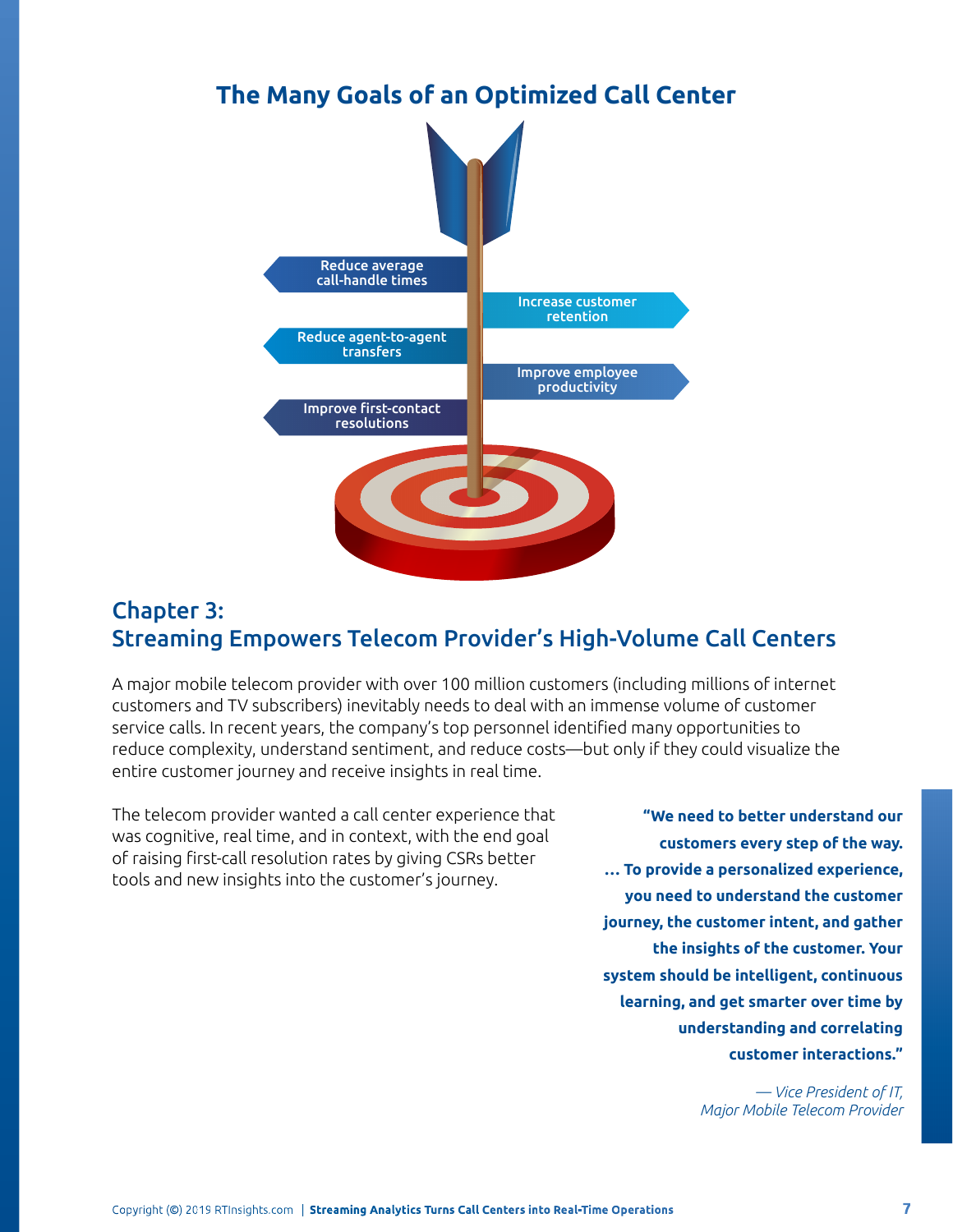#### A Closer Look: IBM® Streaming System in Action

Imagine a scenario in which a customer has just purchased a smartphone, brought it home, spent time configuring and customizing all the backgrounds and apps, only to discover that the email doesn't work. The moment of first fault is where the customer service experience begins: Any optimization that makes this process faster and friendlier for the customer saves money, improves engagement, and reduces the risk of churn.

This telecom provider's new streaming system begins during the call. Sophisticated naturallanguage processing capabilities on streaming data—for example, search queries for phrases such as, "I've just bought a cell phone and my email isn't working"—allow the self-service system to recognize key words and deliver the most popular and effective solutions. Intelligent recommendations can mitigate specific problems, but the company understands that it also needs more effective call center operations.

If the customer does need to phone customer service, call audio is transferred, in real time, into the streaming analytics system as soon as the customer service representative picks up. IBM Streams performs speech-to-text analysis on that audio and correlates key phrases and overall sentiment with existing customer data to provide full context. This information is handed to the CSR immediately so he or she can react instantly and make appropriate recommendations. The system is even capable of delivering a "curated" solution for the CSR to recommend.

For example, let's say the customer says he's having an issue with the email on his new iPhone, but doesn't specify which model. The Streams system would correlate the term "iPhone" with the customer's existing profile, which notes that he recently purchased an iPhone X. Because support suggestions might differ from one model to the next, improving call center tooling enables the CSR to drive toward a solution in less time and with less hassle for the customer.

#### Streams: More than Expected

The telecom provider's primary purpose in implementing a streaming analytics solution was to reduce first-call resolution rates, but it found that Streams' capabilities were even more powerful than expected. The company's engineers have been able to write additional applications to solve ongoing problems and continue a pattern of improvement with call center operations.

Many of these newly built applications have incorporated IBM's Watson technology for additional cognitive workloads. The no-coding environment and open-source data science tools make the development of these applications easier than any in-house solution, and Watson's AI capabilities can even be used to predict future trends based on the current state of streaming data.

**"Customers' needs and preferences are rapidly evolving. Customers expect a simple, personal, and reliable experience through every interaction whenever, wherever, however they choose to interact with us."**

> *— Vice President of IT, Major Mobile Telecom Provider*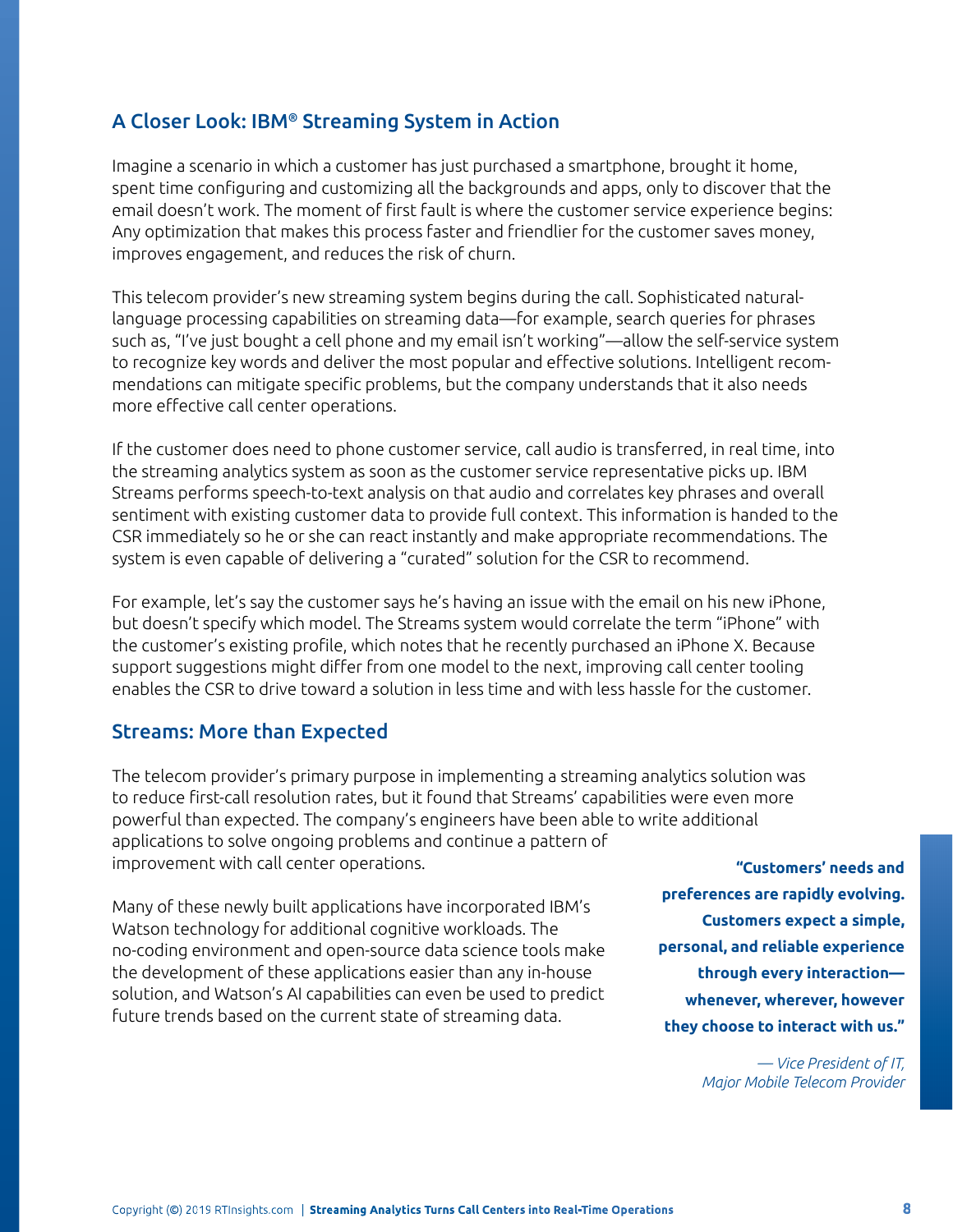#### The business value for the company and its call centers:



Delivering instantaneous and personalized experiences is no easy task, but using streaming analytics as a foundation for smarter customer-centric analytics is ideal place to start. By providing the answers customers demand on a platform that works for them—with minimal time and effort—call center organizations can empower their CSRs with potent tools to improve the customer experience, enhance employee productivity, and significantly increase customer retention and company revenue.

For more information on IBM Streams, visit <https://www.ibm.com/cloud/streaming-analytics>